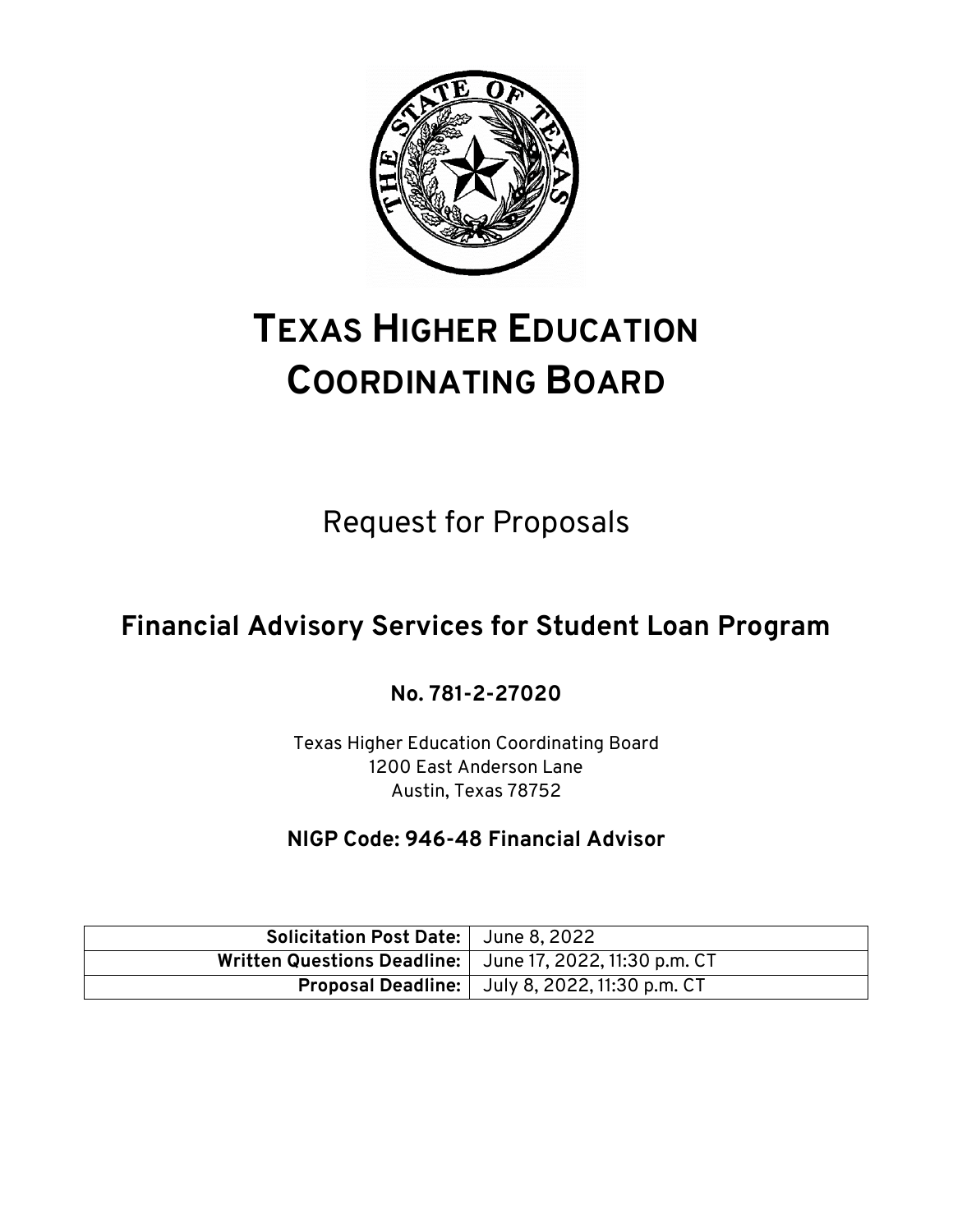## **Table of Contents**

<span id="page-1-0"></span>

| 1.  |      |       |  |  |  |
|-----|------|-------|--|--|--|
| 2.  |      |       |  |  |  |
|     | 2.1  |       |  |  |  |
|     | 2.2  |       |  |  |  |
|     |      | 2.2.1 |  |  |  |
|     |      | 2.2.2 |  |  |  |
| 3.  |      |       |  |  |  |
| 4.  |      |       |  |  |  |
|     | 4.1  |       |  |  |  |
|     | 4.2  |       |  |  |  |
|     | 4.3  |       |  |  |  |
|     | 4.4  |       |  |  |  |
| 5.  |      |       |  |  |  |
| 6.  |      |       |  |  |  |
| 7.  |      |       |  |  |  |
|     | 7.1  |       |  |  |  |
|     | 7.2  |       |  |  |  |
|     | 7.3  |       |  |  |  |
| 8.  |      |       |  |  |  |
|     | 8.1  |       |  |  |  |
|     | 8.2  |       |  |  |  |
|     | 8.3  |       |  |  |  |
| 9.  |      |       |  |  |  |
|     | 9.1  |       |  |  |  |
|     | 9.2  |       |  |  |  |
|     | 9.3  |       |  |  |  |
| 10. |      |       |  |  |  |
| 11. |      |       |  |  |  |
|     | 11.1 |       |  |  |  |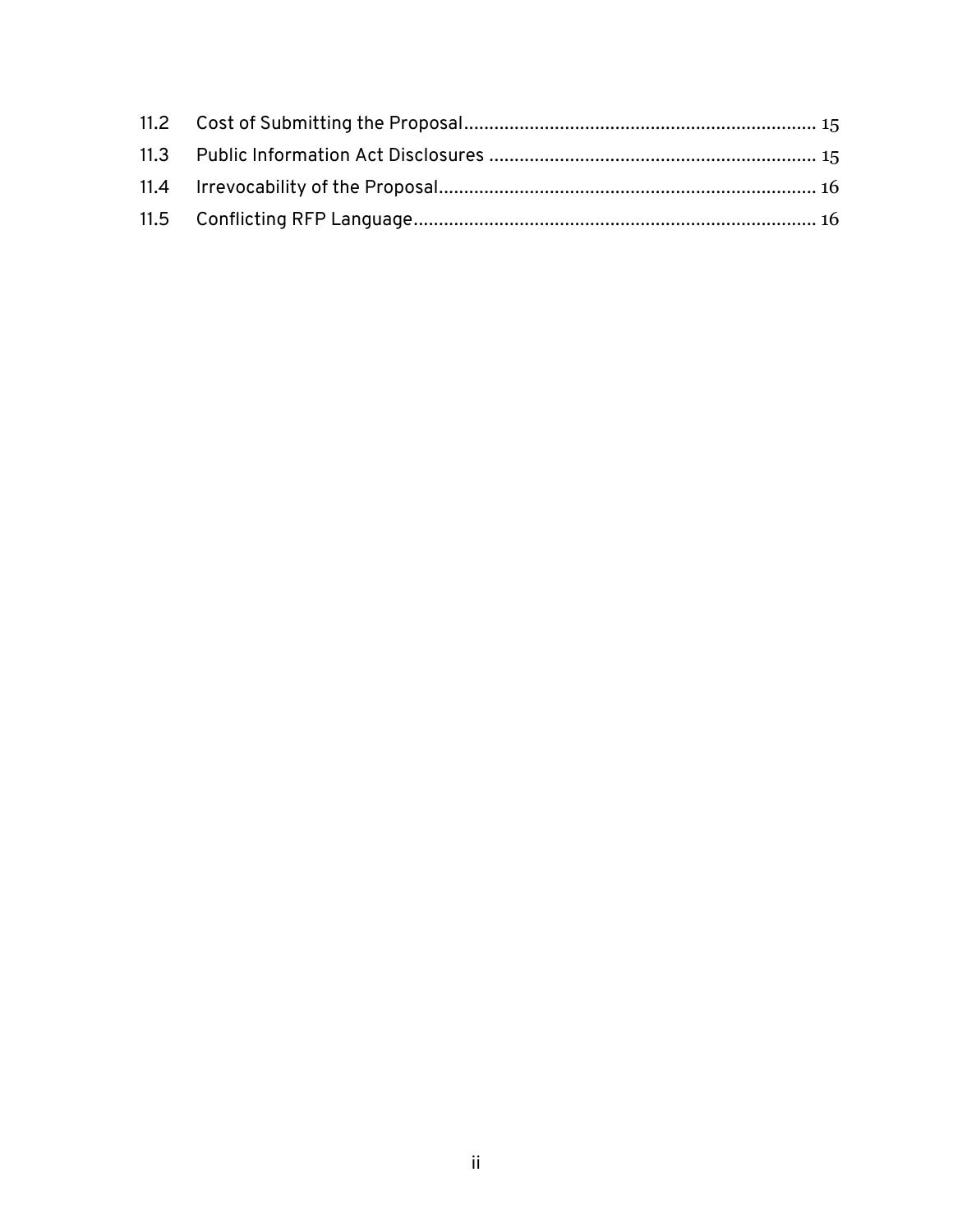## <span id="page-3-0"></span>**1. Introduction**

The Texas Higher Education Coordinating Board (THECB) is a state agency that provides leadership and coordination for higher education in the state of Texas. THECB is seeking proposals from qualified respondents to establish a contract for financial advisory services, in accordance with the requirements contained in this Request for Proposals. The financial advisory services will provide support for the student loan and related bond program.

Pursuant to Article III of the Texas Constitution, THECB is authorized to issue general obligation bonds to issue loans to student attending higher institutions within the state of Texas. Texas Education Code, Chapter 52, further provides that THECB shall administer the student loan program, funded by the bonds. THECB uses bonds to fund the Hinson Hazelwood student loan program, which provides low interest loans to eligible students seeking an undergraduate education and/or graduate or professional education through public and independent institutions of higher education in Texas. THECB currently has approximately \$1,365,685,000 in aggregate principal "State of Texas College Student Loan Bonds" outstanding.

Bonds issued by THECB are private activity bonds. It is anticipated that any such bonds will be tax-exempt, but subject to the Alternative Minimum Tax (AMT). The decision to use a negotiated or competitive sale will be determined by THECB based on prevailing market conditions.

THECB is seeking a financial advisor to provide all duties and services necessary to facilitate the issuance of these bonds and other debt obligations.

## <span id="page-3-1"></span>**2. Minimum Eligibility Requirements**

## <span id="page-3-2"></span>**2.1 Experience**

Respondents must have a minimum of five (5) years of experience providing services like those described in Section 3., Scope of Work. An entity or company in existence for fewer than five years is eligible to submit a Proposal if key personnel on the proposal team have the minimum required experience. Respondents who do not meet this requirement are not eligible for award.

THECB encourages Historically Underutilized Businesses to compete for this award.

## <span id="page-3-4"></span><span id="page-3-3"></span>**2.2 Qualifications**

## **2.2.1** *Company Profile*

Respondents must demonstrate their knowledge and expertise in providing financial advisor services, specifically to assist with bond issuance and other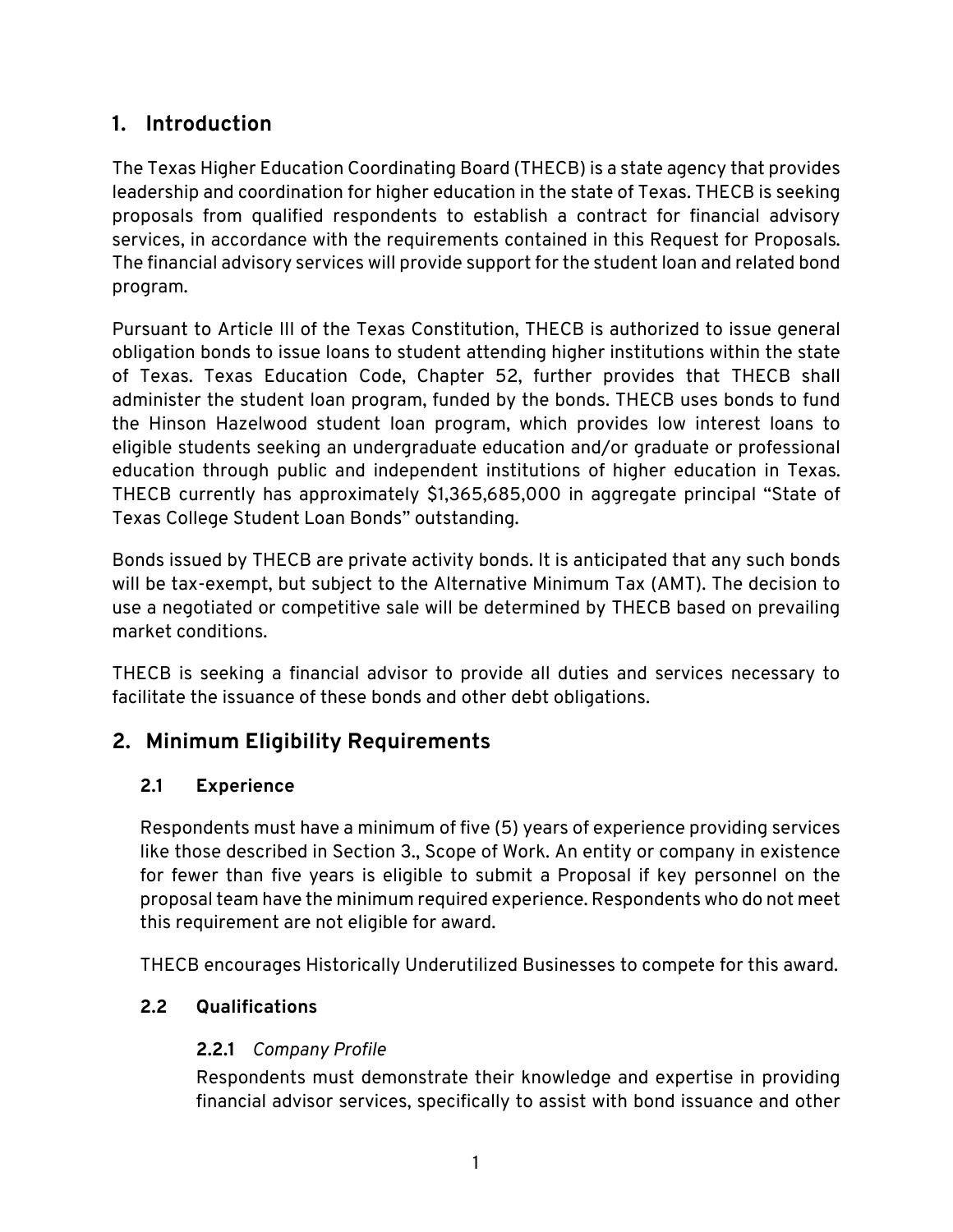debt obligations. Respondents' employees and/or subcontractors (proposed project personnel) must have the appropriate background experience to perform the work required under this Request for Proposals (RFP). Respondents must submit a Company Profile that outlines their experience and expertise in the areas of providing financial advisory services, including their capability to perform the required services as described in Section 3. Relevant examples may be summarized or included in the Company Profile that reference or demonstrate Respondent's expertise and capability to perform the required services.

The following shall be included with the Company Profile:

- Organization Chart;
- Management team resumes; and
- Key personnel resumes, illustrating the qualifications of each individual (including experience and expertise described above) to perform the services described in this RFP.

## <span id="page-4-0"></span>**2.2.2** *Key Staff and Qualifications of Key Staff*

Respondents must provide staff who are fully knowledgeable of the work required under this RFP. Proposed key staff must have the appropriate background skills, knowledge, experience, and training. Evidence of qualifications must be included in the Company Profile.

## <span id="page-4-1"></span>**3. Scope of Work**

Awarded Respondent shall be responsible for all duties and services necessary to facilitate the issuance of bonds and other debt obligations by THECB. Such duties and services shall include, but are not limited to:

- 1. Assisting THECB in preparing any schedules, reports, or records necessary to perform or support a calculation of arbitrage and yield restriction liabilities not less than annually for each issue of outstanding obligations to be listed on the Mandatory Price Sheet;
- 2. Creating and maintaining records necessary to determine rebate arbitrage and yield restriction liabilities, if any, on outstanding debt obligations of THECB;
- 3. Provide THECB a report of the calculations (including supporting documentation) of arbitrage and yield restriction liabilities within sixty (60) days after the end of each state fiscal year (The state's fiscal year-end is August 31);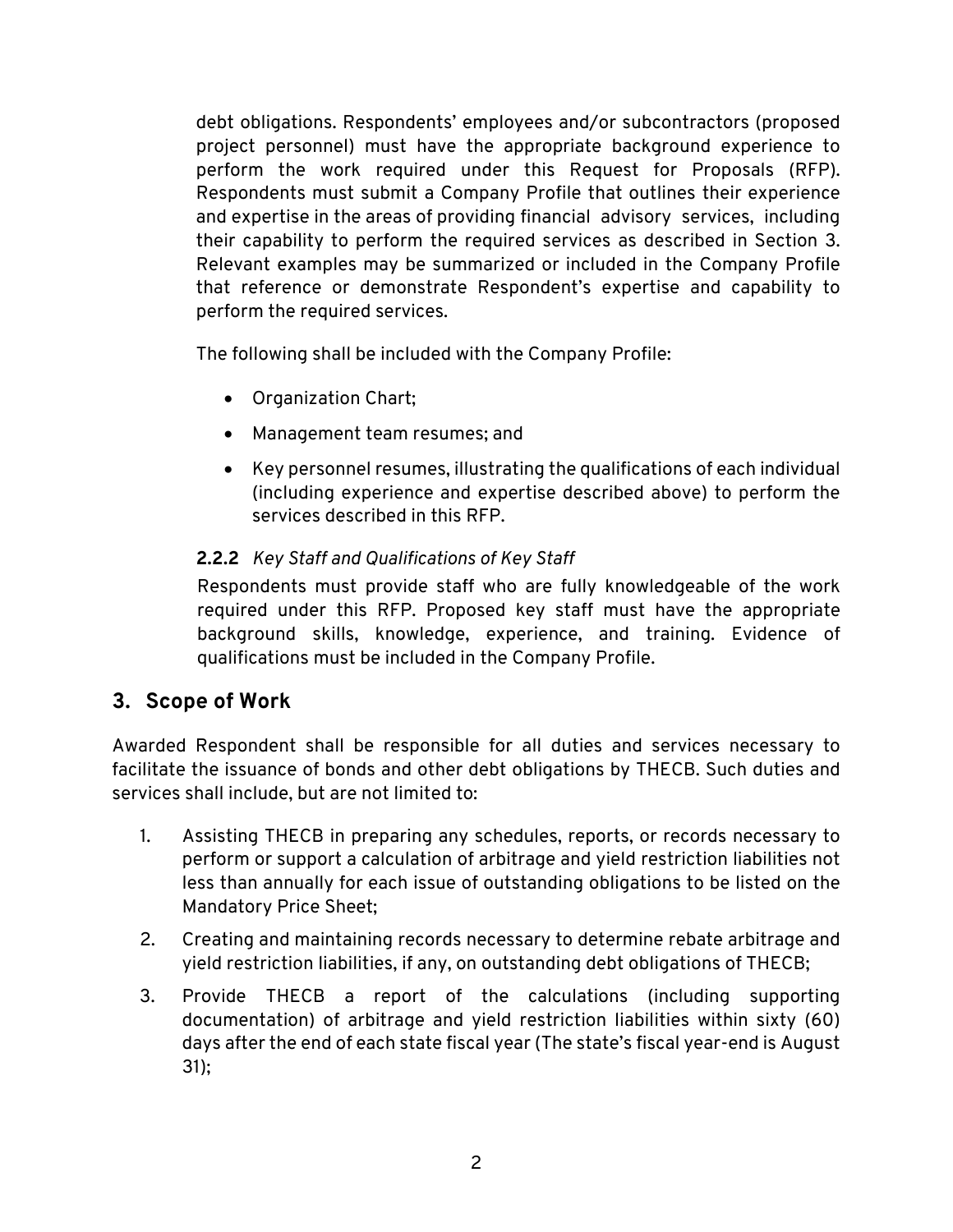- 4. Calculating all required calculations and related services for bonds issued subsequent to this RFP;
- 5. Prepare transmittals and forms necessary to report and pay arbitrage liability on time;
- 6. Devising and recommending a plan of financing for all bonds or other debt instruments to be issued by THECB, with terms and conditions that will result in the most advantageous terms for THECB;
- 7. Assisting THECB staff in determining the timing and the sizing of each bond issue;
- 8. Assisting THECB staff with the evaluation of proposals for underwriting services;
- 9. Assisting THECB's bond counsel in the preparation of bond offering documents including resolutions, preliminary official statements, final official statements, and other bond-related documents;
- 10. Preparing financial information for rating agencies and assisting with presentations to such agencies;
- 11. Providing cash flow modeling for the Hinson Hazelwood related portion of the student loan program portfolio, reflecting cash flow annually and program lifecycle cash flow outcomes;
- 12. Providing advice in regard to the need for credit enhancement and liquidity facilities, and assisting in the negotiations with providers of such services;
- 13. Assisting THECB in presentations to credit enhancers, or prospective bond purchasers;
- 14. Monitoring and assisting in the negotiation of all fees and expenses incurred in connection with the issuance of the bonds, including those proposed by THECB's underwriters;
- 15. Reviewing all documents that are customary and necessary in order to structure and issue bonds, and attending all document meetings and/or conference calls;
- 16. Assisting in closing details and post-closing duties, including the development of closing memoranda and preparation of the Bond Review Board final report(s) with final costs of issuance;
- 17. Assisting in making presentations, required submissions, and obtaining approval of the Bond Review Board, the Legislative Budget Board, and any other state entity with supervisory powers over THECB's issuance of bonds;
- 18. Attending meetings of the THECB Board and Committees, Bond Review Board, legislative committees, or other meetings to the extent required and/or requested;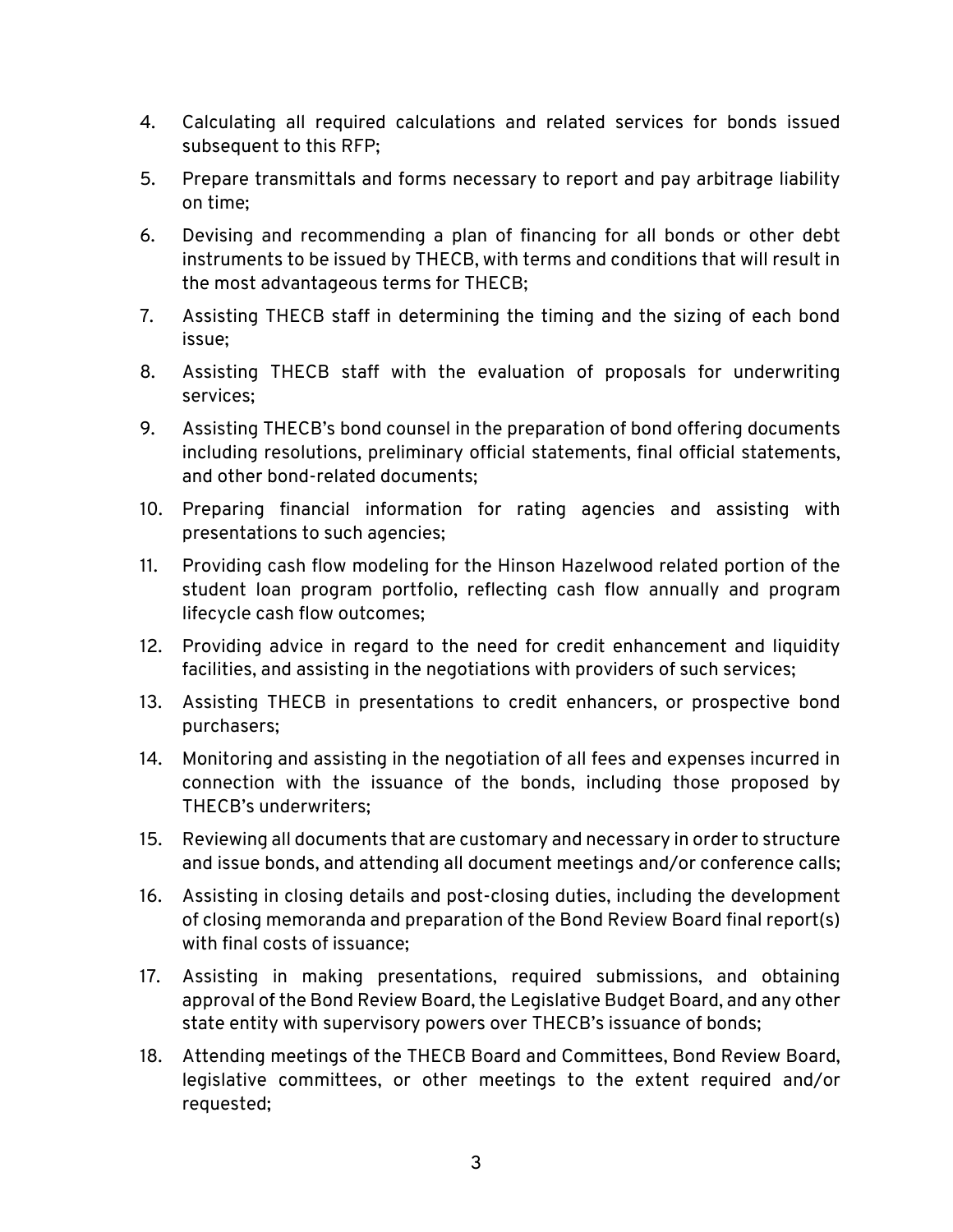- 19. Providing advice on continuing disclosure requirements in relation to the bonds. Reviewing continuing disclosure annual reports required by 17 C.F.R. § 240.15c-12;
- 20. Advising THECB staff of new developments in the municipal bond industry;
- 21. Monitoring and advising THECB staff on refunding opportunities, cash redemptions, debt defeasance, and other financial products that would help lower THECB's cost of borrowing money;
- 22. Providing financial advisory support for all other matters necessary or incidental to the issuance of the bonds or administering THECB's loan programs;
- 23. Providing information on questions and issues posed by the THECB Board and THECB staff on an ongoing basis;
- 24. Reviewing reports of investment and expenditure of bond proceeds, within the meaning of 26 U.S. Code § 148, Arbitrage, as necessary to ensure compliance with Section 148;
- 25. Assist THECB by providing information and guidance to THECB as may be necessary from time to time to improve record-keeping and monitoring required for compliance with Section 148;
- 26. Provide advice and recommendation as THECB may request concerning unique or extraordinary compliance issues that may arise from time to time;
- 27. Review opportunities and recommend options to minimize existing liabilities or increase retainable earnings;
- 28. Assist THECB in the event of an audit, examination, or inquiry made by the Internal Revenue Service, or any other federal or state government regulatory body regarding the calculation of the rebate amount.

## <span id="page-6-0"></span>**4. Payment and Pricing Terms**

## <span id="page-6-1"></span>**4.1 Pricing**

Respondents must provide pricing information in a separate PDF attachment to be titled "Mandatory Price Sheet." Pricing should be all-inclusive, covering all services listed in Section 3. above, including travel expenses, personnel costs, and all other estimated necessary expenses required in the performance of the engagement.

## <span id="page-6-2"></span>**4.2 Payment Terms and Award Summary**

To the extent Awarded Respondent is not a Texas state agency, THECB will make payments for services in accordance with the Texas Prompt Payment Laws, Texas Government Code § § 2251.001-.055. If the Awarded Respondent is a Texas state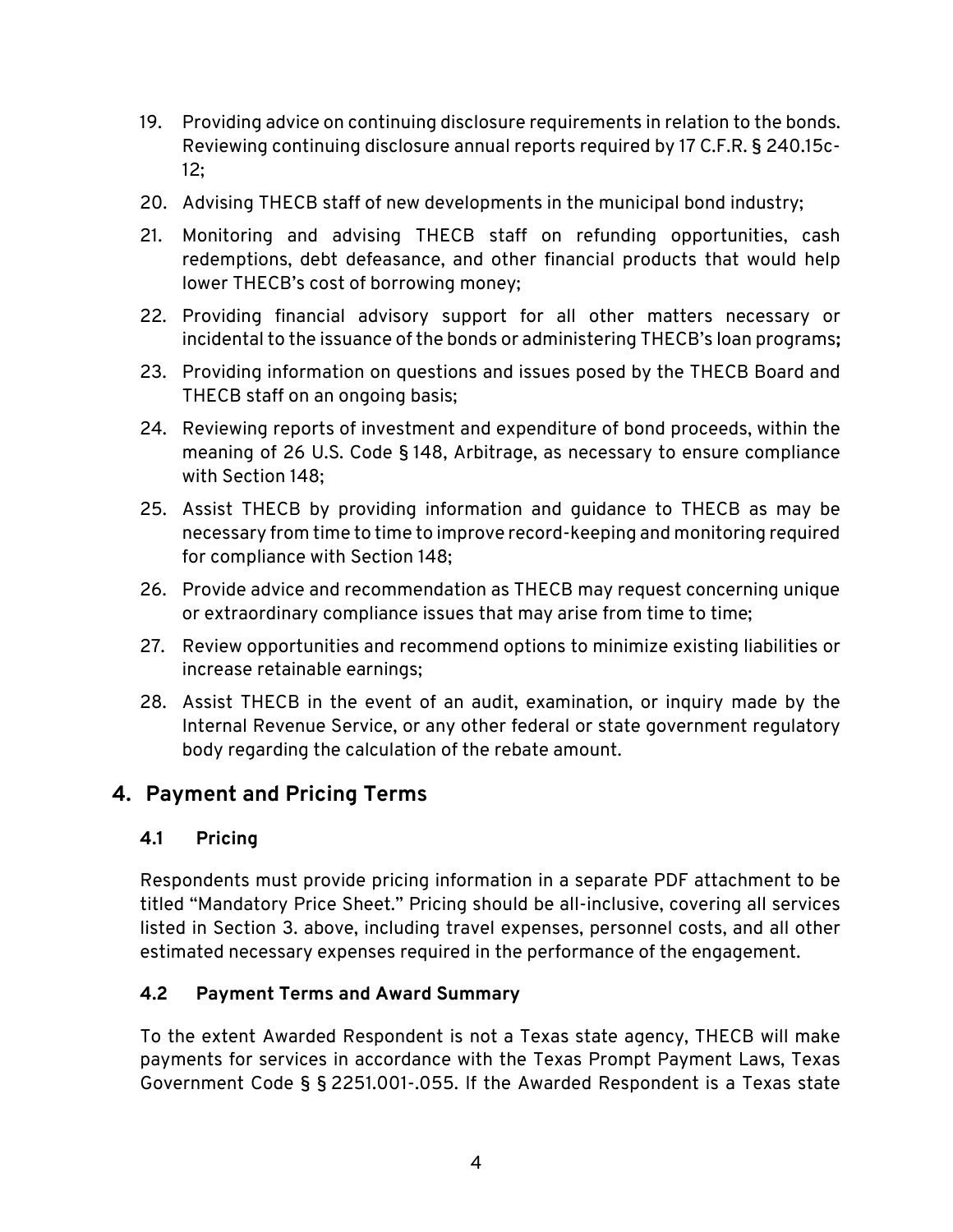agency, payment for services will be made by THECB in accordance with the Interagency Cooperation Act, Texas Government Code §§ 771.001-.010.

Awarded Respondent agrees not to begin or provide any services until the issuance of an executed Contract by THECB. THECB does not guarantee a specific compensation to Awarded Respondent throughout the term of the Contract. Awarded Respondent is not guaranteed minimum compensation.

THECB will not apply for credit nor will THECB prepay. THECB shall pay, subject to the terms of the Texas Prompt Payment Laws, upon the receipt of a properly submitted invoice after all goods and services have been received.

THECB shall award the Contract to the most qualified Respondent(s) successfully meeting the criteria and conditions as outlined in this RFP.

#### <span id="page-7-0"></span>**4.3 Invoices**

Upon completion of services based on the requirements set forth in this RFP, Awarded Respondent may submit an invoice to THECB setting forth amounts due in accordance with the Terms and Conditions of this RFP and the anticipated contract.

To receive payment, Awarded Respondent must submit an invoice to [accountspayable@highered.texas.gov](mailto:accountspayable@highered.texas.gov) and the designated THECB Contract Manager(s). The invoice must include the following minimum information:

- 1. Awarded Respondent's mailing and e-mail (if applicable) address;
- 2. Awarded Respondent's telephone number;
- 3. The name and telephone number of a person designated by Awarded Respondent to answer questions regarding the invoice;
- 4. THECB's name, agency number (781), and delivery address;
- 5. The THECB purchase order number, if applicable;
- 6. The contract number or other reference number, if applicable;
- 7. A valid Texas identification number (TIN) issued by the comptroller;
- 8. A description of the goods or services, in sufficient detail to identify the order which relates to the invoice;
- 9. The unit numbers corresponding to the amount of the invoice, if applicable;
- 10. If submitting an invoice after receiving an assignment of a contract, the TIN of the original contractor and the TIN of the successor vendor; and
- 11. Other relevant information supporting and explaining the payment requested.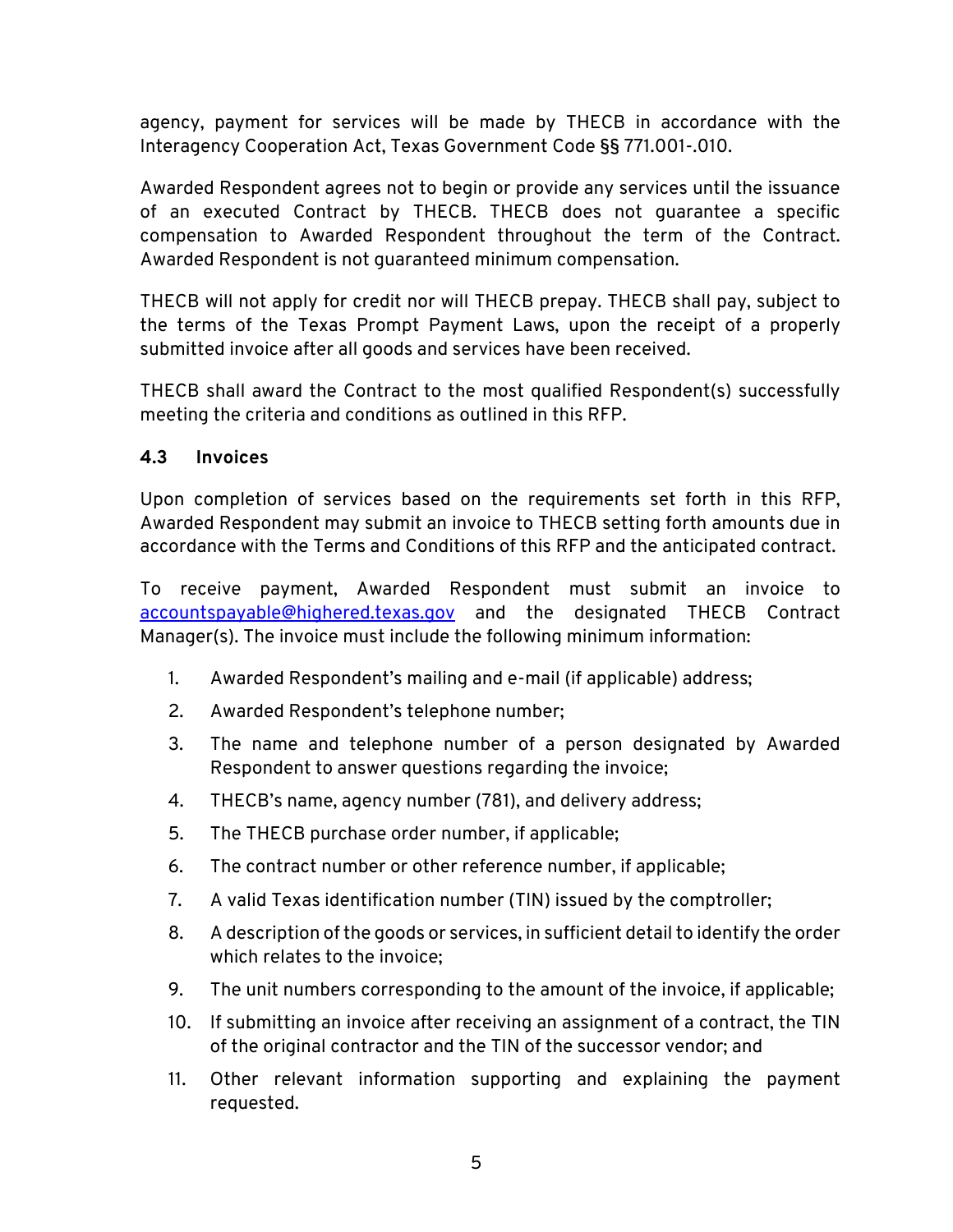Prior to any payment being made, THECB shall certify that the goods and services being invoiced have been received and approved for payment by THECB. Payments will be made in accordance with Section 4.1 above.

## <span id="page-8-0"></span>**4.4 Adding New Services to the Contract After Award**

Following the contract award, additional services of the same general category that could have been encompassed in the award, and that are not already on the contract, may be added. A formal written request may be sent to Awarded Respondent(s) to provide a proposal on the additional services and Respondent(s) shall submit proposals to THECB as instructed.

All prices are subject to negotiation with a Best and Final Offer (BAFO). THECB may accept or reject any or all proposals and may issue a separate RFP for the services after rejecting some or all the proposals. The services covered under this provision shall conform to the terms, conditions, specifications, and requirements as outlined in the request. Any resulting contract may be amended only upon the issuance of a written amendment showing the revision(s) prior to the services being provided as agreed, approved, and signed by both parties.

## <span id="page-8-1"></span>**5. Contract Term and Termination**

THECB shall pay Awarded Respondent for the reasonable and approved costs incurred by Awarded Respondent in connection with the contract during the period beginning September 1, 2022 (anticipated), and ending on August 31, 2024, unless extended or terminated as otherwise provided for in the contract. Subject to proper approvals, the parties may amend the contract to extend the contract term, provided both parties agree in writing to do so, prior to the expiration date. Any extensions shall have the same terms and conditions, plus any approved changes.

## <span id="page-8-2"></span>**6. Terms and Conditions**

See Attachment C, Anticipated Contract.

## <span id="page-8-3"></span>**7. Additional Terms and Conditions**

## <span id="page-8-4"></span>**7.1 Awarded Respondent Responsibilities**

THECB shall look solely to Awarded Respondent for compliance with all the requirements of this RFP and the resulting contract. Awarded Respondent shall be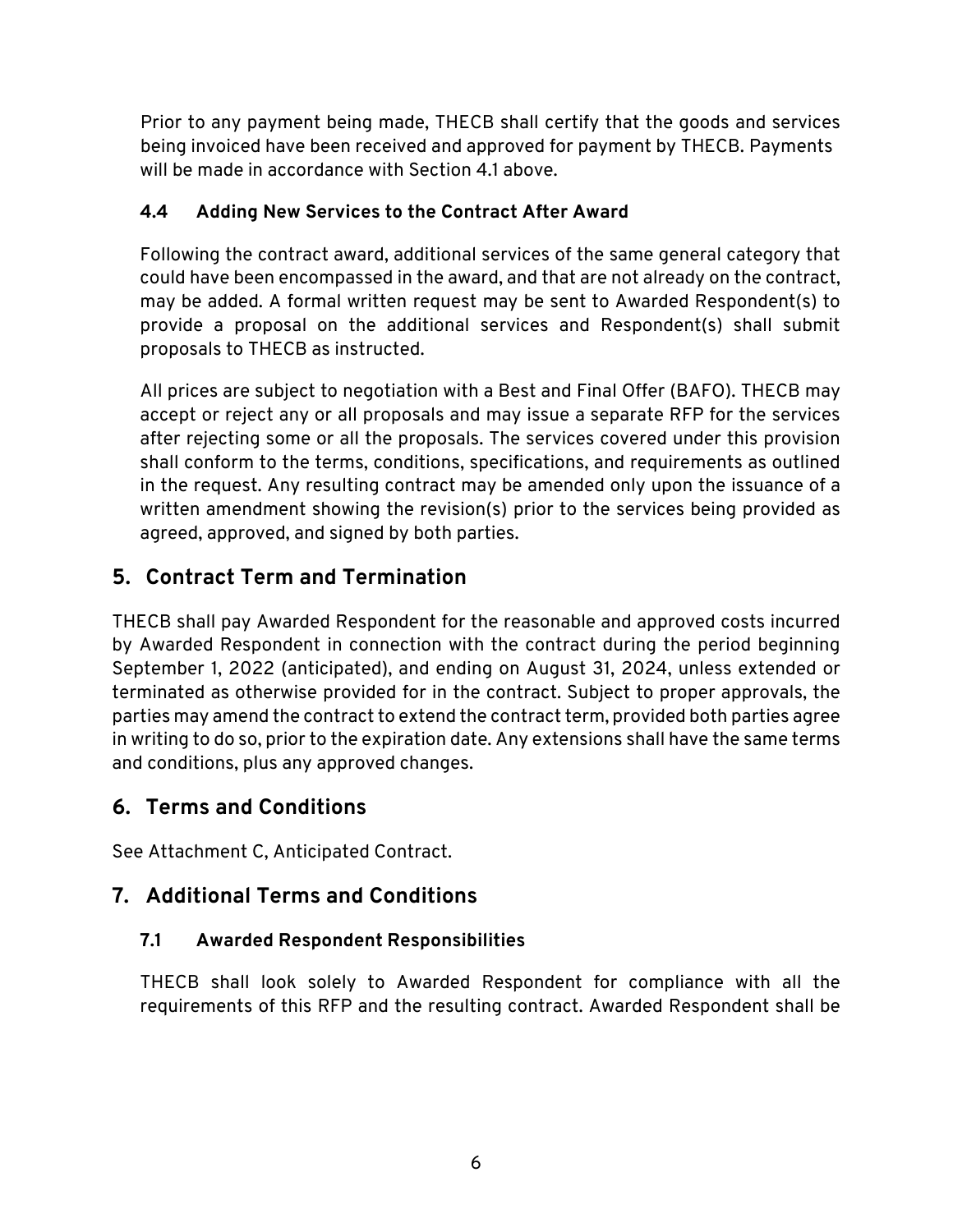the sole point of contract responsibility and shall not be relieved of non-compliance of any subcontractor.

Failure to meet service requirements and/or specifications authorizes THECB to procure services of this RFP elsewhere and charge any increased costs for the services, including the cost of re-soliciting, to Awarded Respondent.

## <span id="page-9-0"></span>**7.2 FERPA Confidentiality and Data Governance Provisions**

*FERPA.* Awarded Respondent agrees to comply with the Family Educational Rights and Privacy Act, 20 U.S.C. § 1232g, and the implementing federal regulations, 34 C.F.R. Part 99, 1; the Children's Online Privacy Protection Act (COPPA); and Individuals with Disabilities Education Act (IDEA). It is understood and agreed that Awarded Respondent shall not be required to access student level or any other FERPA confidential data in order to provide the services required under this RFP, and THECB agrees not to knowingly provide Awarded Respondent with access to such information. Awarded Respondent shall not knowingly view, access, acquire, transfer, copy, or otherwise reproduce any student level or other FERPA confidential data.

*Data Security.* Awarded Respondent warrants that it has a sound data security program that, at a minimum, meets industry standards and protects both data at rest and data in transmission. Awarded Respondent shall ensure that proper information security controls are in place and shall comply with all requirements and security protocols found in Title 1, Texas Administrative Code, Chapter 202, Texas Cybersecurity Framework Standards, and other applicable laws, including FERPA. Awarded Respondent shall notify THECB of any data breach involving education records, PII, or any other confidential or sensitive information *not later than twentyfour (24) hours after discovery of a security incident that may constitute a data breach*. Respondent shall immediately mitigate any such breach and ensure that any disrupted services are timely, and without delay, brought back into service. Respondent shall be responsible for any data breach notifications and damages that are required by state or federal law and shall coordinate such notification with THECB. This section shall survive termination of the contract.

Pursuant to Texas Government Code § 2054.138, to the extent that Awarded Respondent is authorized to access, transmit, use, or store THECB data, Awarded Respondent agrees to meet all security controls that THECB determines are proportionate with THECB's risk under the contract based on the sensitivity of the THECB data.

## <span id="page-9-1"></span>**7.3 Technical Documents**

All technical documents developed or procured by Awarded Respondent shall not be proprietary in nature, such that THECB is limited in the use of such documents. If any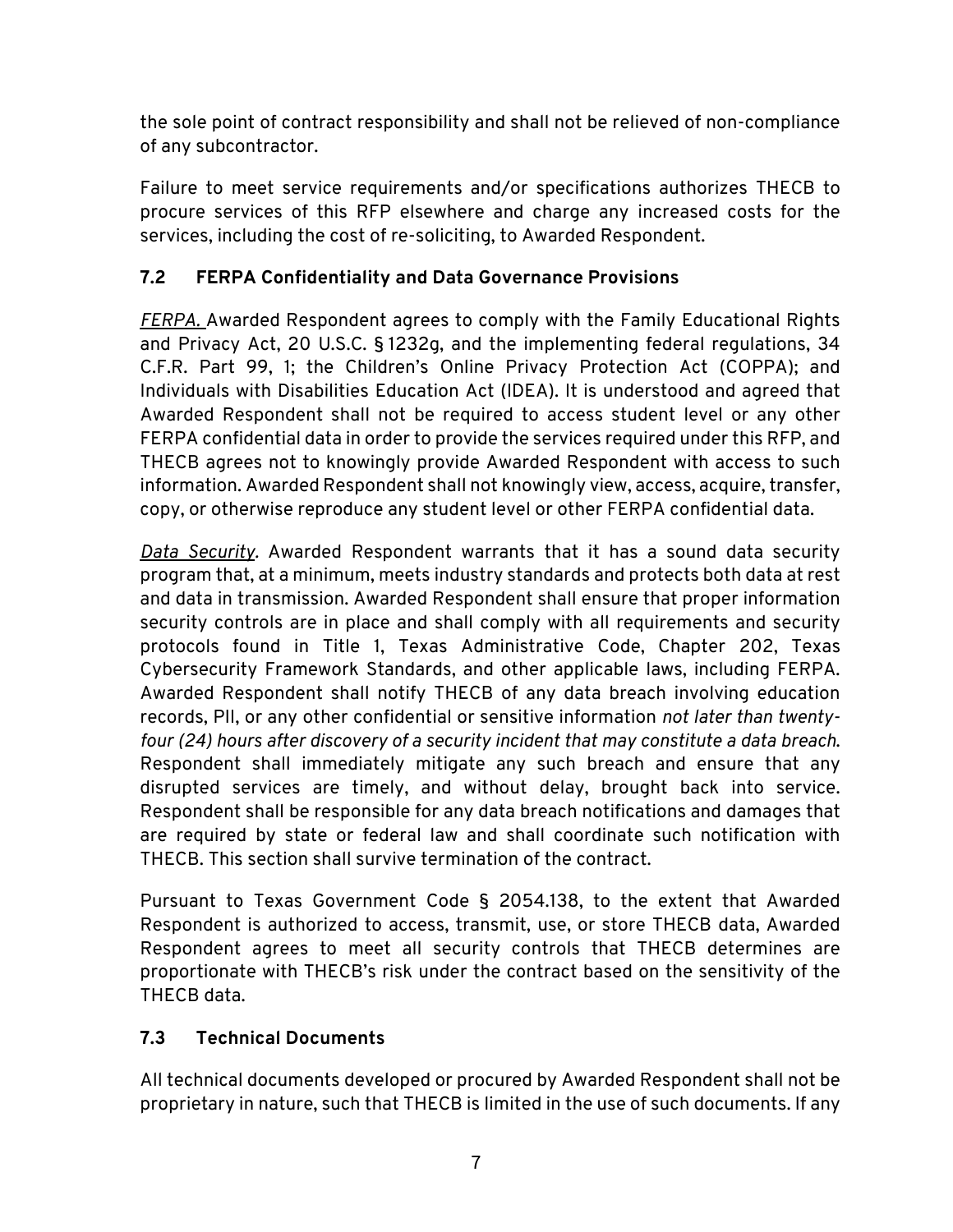such documents are proprietary, including training materials, Awarded Respondent must identify such documents and provide THECB with any technical support and training for use of such documents, prior to the transfer of such documents to THECB.

## <span id="page-10-0"></span>**8. Schedule of Events**

## <span id="page-10-1"></span>**8.1 Due Date for Proposals**

Respondents shall submit Proposals to THECB no later than the Proposal Due Date indicated in the Calendar of Events section below. Proposals received after the Proposal deadline will be rejected for being late and will not be considered for evaluation.

## <span id="page-10-2"></span>**8.2 Calendar of Events**

The solicitation process for this RFP will proceed according to the schedule below. THECB reserves the right to revise this schedule or any portion of this RFP by published addendum on THECB's website.

| <b>EVENT</b>                                        | <b>DEADLINE</b>              |
|-----------------------------------------------------|------------------------------|
| Publication of RFP on Electronic State June 8, 2022 |                              |
| <b>Business Daily and THECB's Website</b>           |                              |
| Last Day to Submit Written Questions                | June 17, 2022, 11:30 p.m. CT |
| THECB's Response to Written Questions               | June 28, 2022, 11:30 p.m. CT |
| Proposal Due Date and Time                          | July 8, 2022, 11:30 p.m. CT  |
| Post-Proposal Presentations, if required            | To be Determined             |
| <b>Anticipated Contract Start Date</b>              | September 1, 2022            |

THECB will only accept written questions and requests for clarification via email to the Point of Contact listed below. THECB will post responses to written questions on the Electronic State Business Daily (ESBD) and THECB's website.

## <span id="page-10-3"></span>**8.3 Point of Contact**

Respondents shall direct all inquiries, written questions, requests for clarification, and communications concerning this RFP to the Point of Contact listed below. Inquiries and comments must reference RFP No. 781-2-27020

Jeffrey Trevathan Office of General Counsel Texas Higher Education Coordinating Board [eBids@highered.texas.gov](mailto:eBids@highered.texas.gov)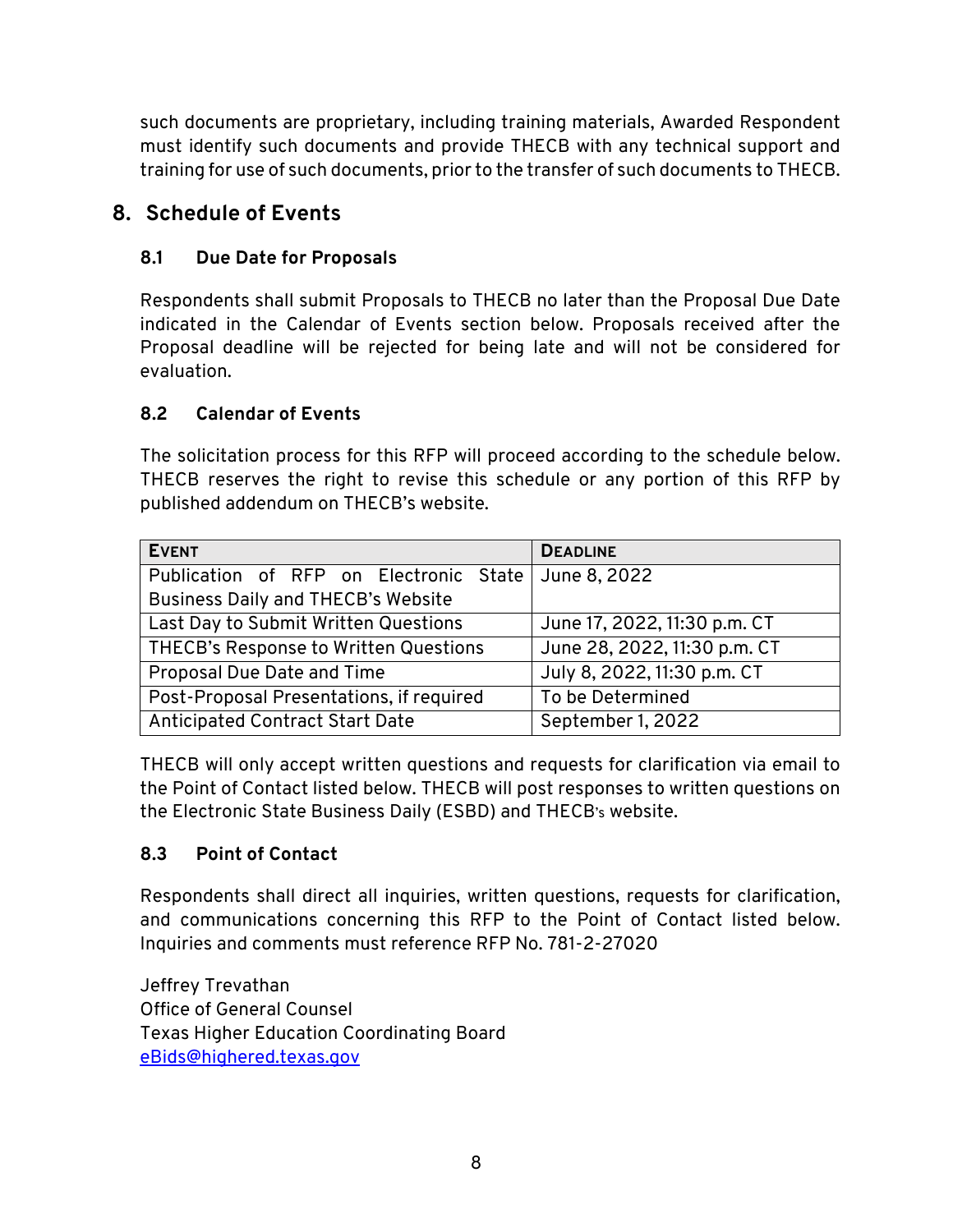Please Note: Mr. Trevathan is the only THECB employee permitted as the point of contact. Contact or attempted contact with other THECB employees, including Commissioners and their staff, may result in a Respondent's immediate disqualification.

All THECB responses must be in writing to be binding. Any information THECB deems to be important and of general interest or which modifies requirements of the RFP shall be provided in the form of an addendum to the RFP. Any addenda will be posted on the ESBD and THECB's website.

## <span id="page-11-0"></span>**9. Proposal Format and Content (Required)**

## <span id="page-11-1"></span>**9.1 RFP Attachments**

This RFP includes the following attachments:

Attachment A: Execution of Proposal (Required), including the following:

- 1. Respondent Information;
- 2. Texas Family Code § 231.006(c);
- 3. Texas Government Code § 669.003;
- 4. Preferences;
- 5. Exceptions to Terms and Conditions;
- 6. Respondent Acknowledgement; and
- 7. Signature.

Attachment B: HUB Subcontracting Plan (Required)

Attachment C: Copy of Anticipated Contract (for reference only)

Attachment D: Conflict of Interest Disclosure Statement (Required)

## <span id="page-11-2"></span>**9.2 Organization of the Proposal for Submission**

Proposals must be submitted to the Point of Contact by an authorized representative via email to [eBids@highered.texas.gov](mailto:eBids@highered.texas.gov) and received by THECB prior to the deadline. The subject line of the email should be entitled "Proposal Submitted for RFP No. 781- 2-27020." THECB recommends a limit of 75 MB for each attachment.

Proposals shall include all required attachments in the format described herein. THECB will not accept attachments submitted after the proposal deadline. Failure to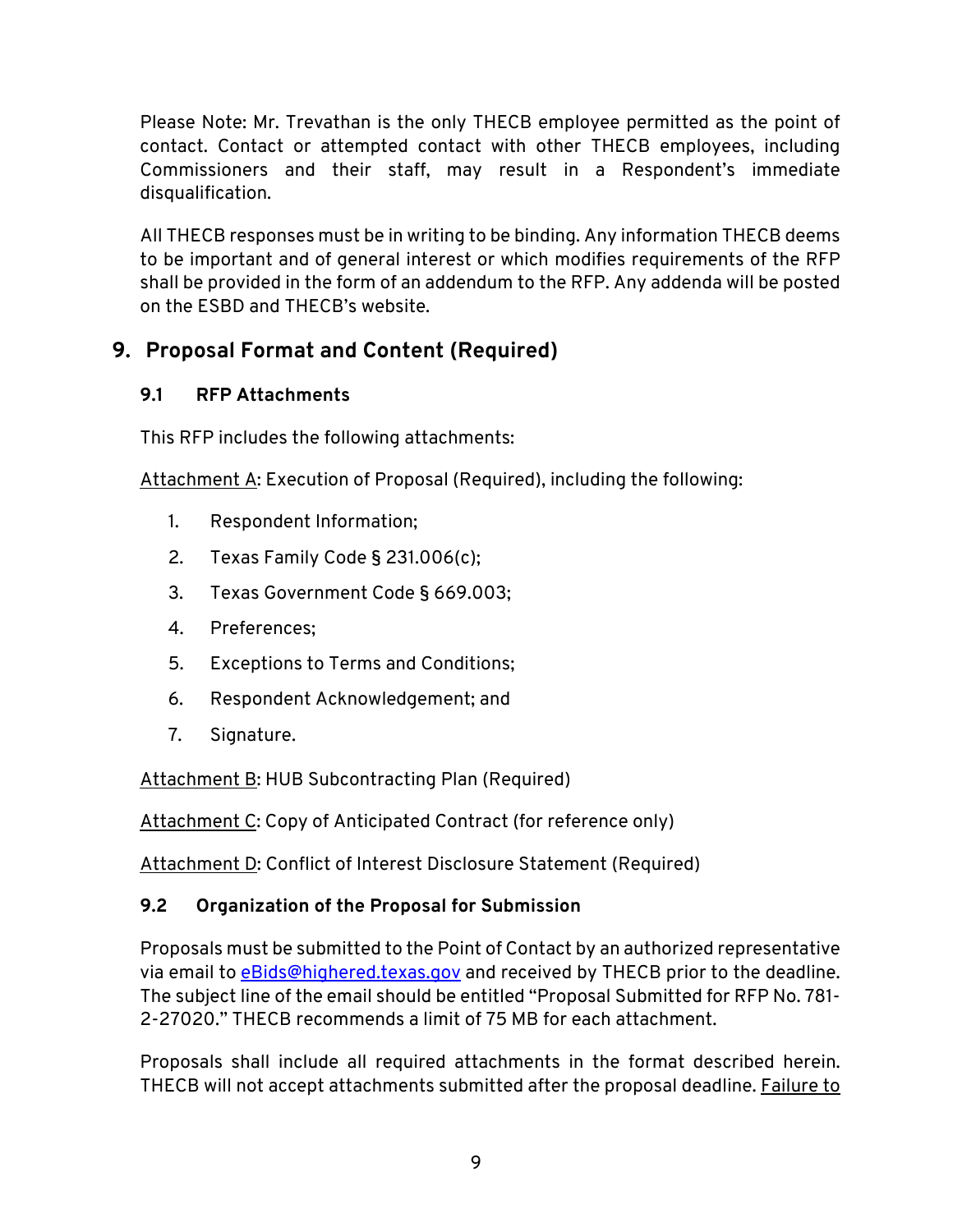submit all required information shall make the Proposal nonresponsive and thus disqualified from consideration.

Respondents are solely responsible for thoroughly understanding this RFP and its attachment. Any questions concerning this RFP should be directed to the Point of Contact by the Deadline for Submitting Questions identified in section 8.2.

Respondents are cautioned to pay particular attention to the clarity and completeness of their Proposal. Respondents are solely responsible for their Proposal and all documentation submitted. Respondents shall be as precise, accurate, and succinct as possible. Respondents shall provide detailed descriptions of how they will fulfill each requirement. The clarity and completeness of a Proposal may be considered by THECB evaluators.

No mailed, hand-delivered, or faxed Proposals will be accepted.

#### **The Proposal shall include:**

Respondent shall submit a total of three (3) files:

- 1. Portable Document File (PDF) No. 1 (Mandatory Price Sheet);
- 2. PDF No. 2; and
- 3. PDF No. 3.

The following are part of the THECB's administrative review. Failure to submit any items or submitting incomplete items will result in deeming the Proposal unresponsive.

- PDF No. 1 (Mandatory Price Sheet) shall include Respondents pricing as described in section 4.1 of this RFP.
- PDF No. 2 shall contain responses to the following:
	- 1. Minimum Eligibility Requirements under section 2. and all subsections of section 2.
	- 2. Response to Scope of Work under section 3.
	- 3. A minimum of three (3) references, including contact information. THECB prefers references from clients for whom Respondent has performed similar work, including other state agencies. Do not use THECB or any individuals employed by THECB as a reference.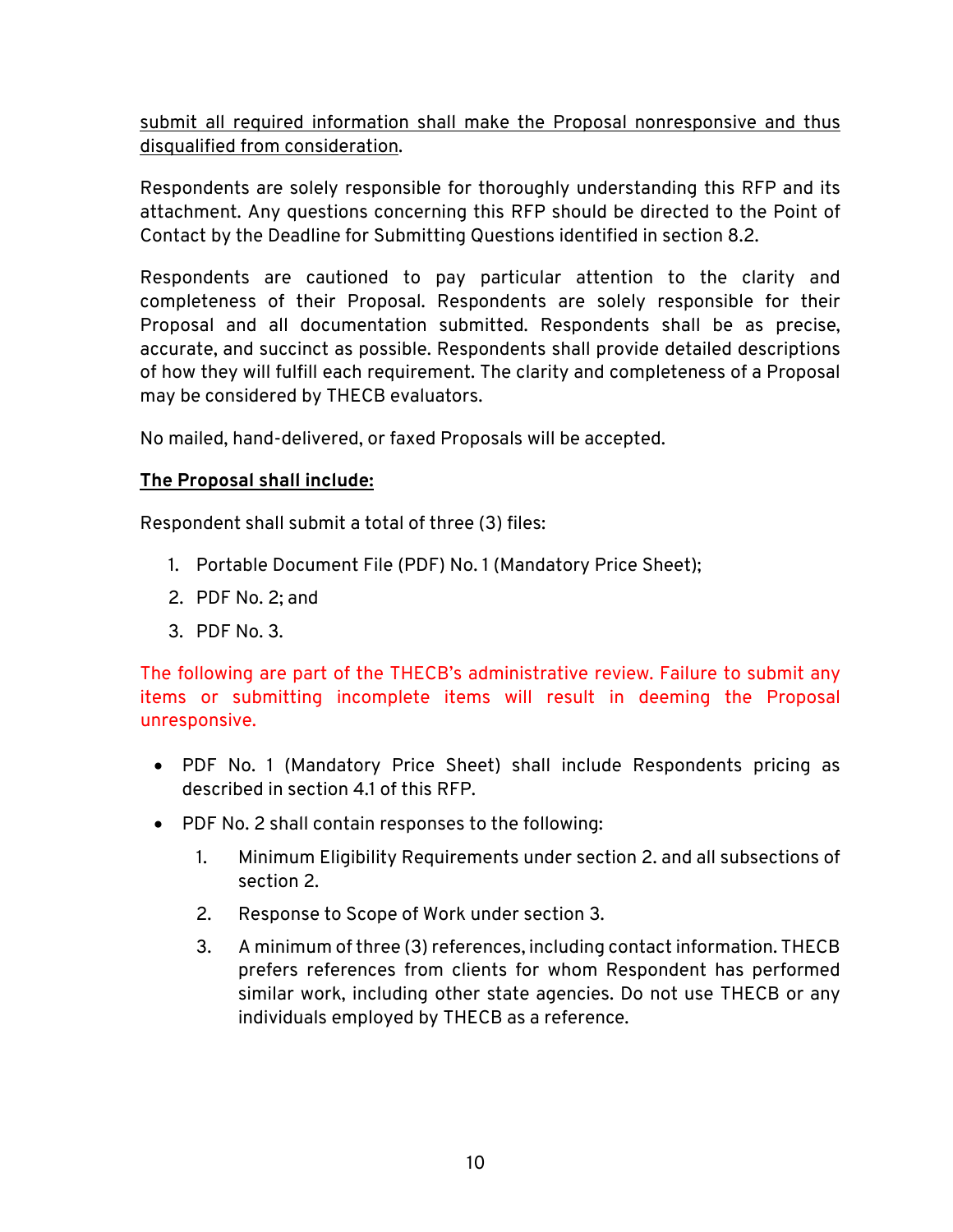- PDF No. 3 shall contain the following **four** items:
	- 1. Transmittal Letter

Respondent shall provide a Transmittal Letter addressed to the Point of Contact that identifies the person or entity submitting the Proposal and includes a commitment by that person or entity to provide the services required by THECB through this RFP.

The Transmittal Letter must be signed by a person legally authorized to bind Respondent. The letter must specifically identify that the Proposal is in reference to RFP No. 781-2-27020-Financial Advisory Services for Student Loan Program Solicitation.

#### The Transmittal Letter must include the following language:

- "The enclosed Proposal is binding and valid at the discretion of THECB."
- "The enclosed Proposal is good for ninety (90) days."
- Regarding Terms and Conditions Acceptance/Exceptions
	- o "Full acceptance of the terms and conditions described in this Request for Proposals and all attachments," *or*
	- o Provide a list of exceptions to the terms and conditions in Respondent's Transmittal Letter. Any exceptions to this RFP must be specifically noted in the letter. If Respondent takes any exceptions to any provision of this RFP, these exceptions must be specifically and clearly identified by section and Respondent's proposed alternative must also be provided. Please note as an agency of the state of Texas, THECB is bound to comply with all applicable state procurement and contract laws. Exceptions to required terms and conditions may disqualify the Proposal from further consideration. Respondent cannot take a "blanket exception" to the entire RFP. If any Respondent takes a "blanket exception" to this entire RFP or does not provide proposed alternative language, the Proposal may be disqualified from further consideration.

Any terms and conditions attached to a Proposal will not be considered unless specifically referred to in this RFP and Respondent's attachment of such terms and conditions to a Proposal may disqualify the Proposal.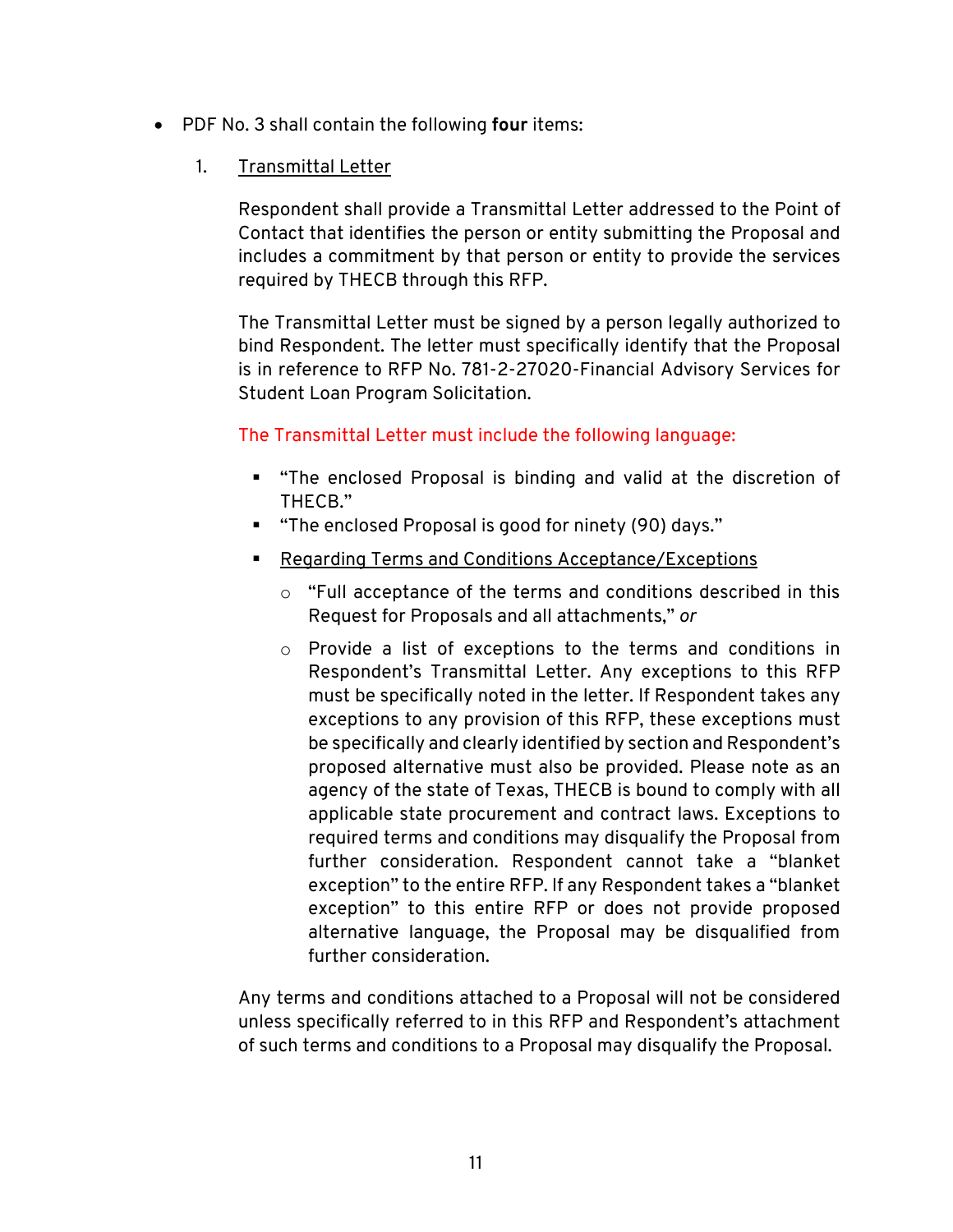NOTE: THECB, as a state agency, is prevented by the Texas Constitution from indemnifying a Respondent. Respondent is discouraged from including a term in its Proposal that requires THECB to indemnify it. Such a term may result in the Proposal being deemed nonresponsive.

Respondents are strongly encouraged to submit written questions during the inquiry period regarding any terms and conditions of this RFP.

- 2. Execution of Proposal (Attachment A)
- 3. HUB Subcontracting Plan (Attachment B)

All information on Attachment B is required to be completed. The form can also be found [here.](https://comptroller.texas.gov/purchasing/vendor/hub/forms.php)

In compliance with Texas Government Code §§ 2161.001-.253, it is THECB's policy to promote and encourage contract and subcontract opportunities for state of Texas certified Historically Underutilized Businesses in all contracts. Eligible Respondents are encouraged to become state of Texas HUB certified. Applications may be found at: [https://comptroller.texas.gov/purchasing/vendor/hub/.](https://comptroller.texas.gov/purchasing/vendor/hub/)

Definitions for state of Texas HUB certifiable businesses can be found in the Texas Administrative Code. [34 Tex. Admin. Code §](https://texreg.sos.state.tx.us/public/readtac$ext.TacPage?sl=R&app=9&p_dir=&p_rloc=&p_tloc=&p_ploc=&pg=1&p_tac=&ti=34&pt=1&ch=20&rl=282) 20.282.

A HUB Subcontracting Plan Form must be filled out and returned with the Proposal to be considered responsive. If the Proposal does not include a HUB Subcontracting Plan, it shall be rejected as a material failure to comply with advertised specifications. Please see the attached HUB Subcontracting Plan for further instructions which requires vendors to identify the specific areas intended for subcontracting.

Search the state of Texas HUB Database for HUB vendors by the NIGP class and item [here.](https://mycpa.cpa.state.tx.us/tpasscmblsearch/) Additional minority and women owned business association resources are available for subcontracting notices are available on the Texas Comptroller's [website.](https://comptroller.texas.gov/purchasing/vendor/hub/) Additional information and training regarding how to complete a HUB Subcontracting Plan can be found [here.](https://comptroller.texas.gov/purchasing/vendor/hub/forms.php)

Please note you must allow HUBs at least seven (7) working days to respond to your notice prior to your bid response submission to THECB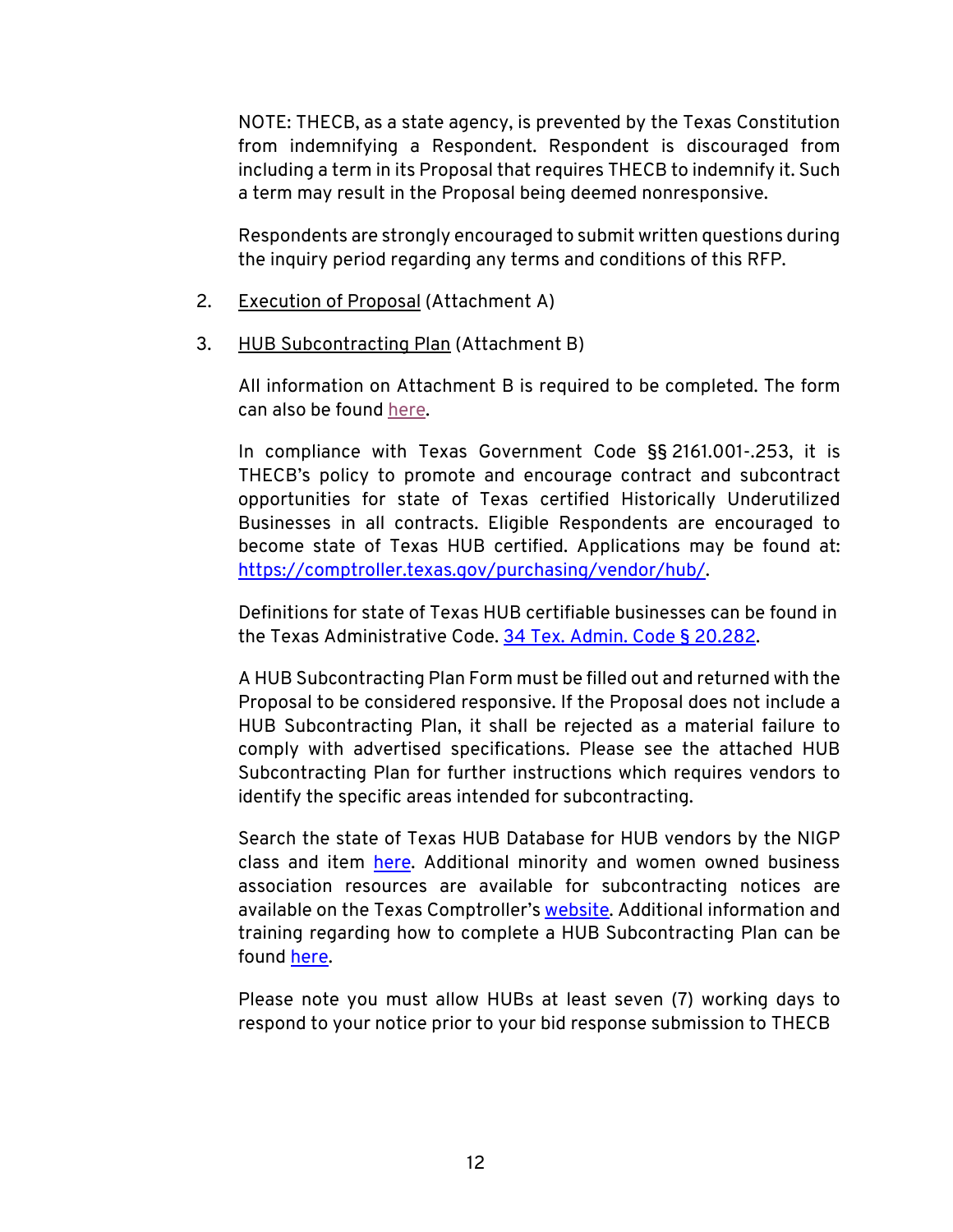#### 4. Conflict of Interest Disclosure Statement (Attachment D)

The Conflict of Interest Disclosure Statement is required and must be attested to by an unsworn declaration. Respondents shall be neutral and impartial and shall not advocate specific positions to THECB. Respondents shall identify the extent, nature, and length of these relationships or engagements. Entities having a conflict of interest, as determined by THECB, will not be eligible for vendor selection.

If Respondent does not have any known or potential conflict of interest, the Proposal shall include such a statement.

#### *Failure to provide either a signed statement on potential conflicts of interest or a signed statement that no potential conflicts exist shall automatically disqualify Respondent.*

This Conflict of Interest Disclosure Statement shall be signed by the highest-ranking officer of Respondent's entity having responsibility for vetting corporate conflicts of interest, e.g., a corporate Executive Vice President rather than the head of an operating or regional unit of the firm.

THECB will determine whether a conflict of interest or the perception of a conflict of interest exists from the perspective of a reasonable person uninvolved in the matters covered by the resulting contract. THECB is the sole arbiter of whether a conflict or the appearance of a conflict of interest exists.

THECB encourages Respondents to provide complete disclosure of matters that might be considered a conflict of interest. Completeness of disclosure may be a factor in evaluating Proposals.

Each Respondent must also address how it intends to ensure that no interest arising or potentially arising as a result of its activities or those of its parent, affiliate, or other related entity shall conflict with Respondent's duty should it be selected to provide these services.

THECB may not enter a contract with a person it has employed within the past twelve (12) months. Persons who have been employed by THECB or by another state agency in Texas more than twelve (12) months but fewer than twenty-four (24) months ago shall disclose in the Proposal the nature of previous employment with the state agency and the date the employment ended.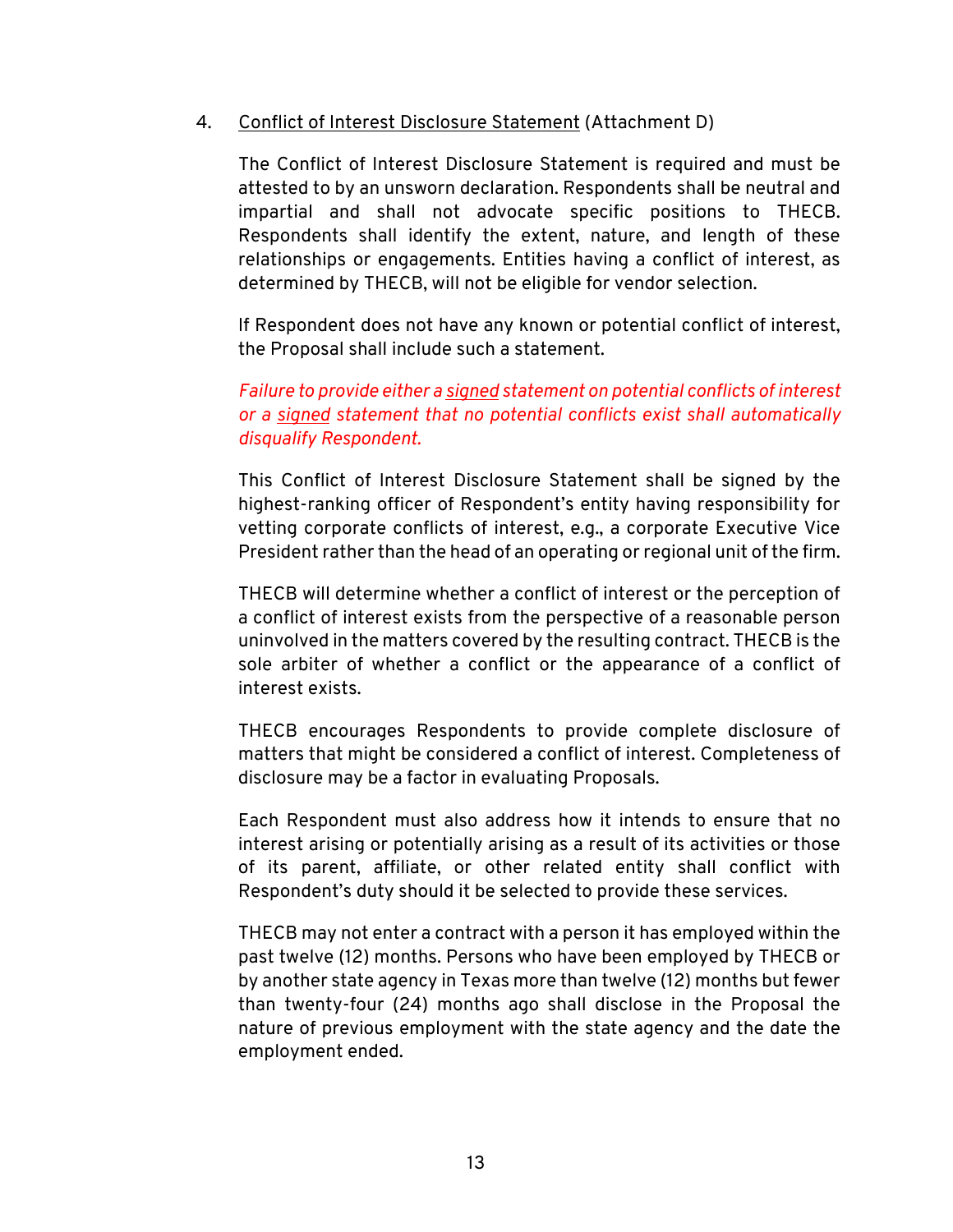#### <span id="page-16-0"></span>**9.3 Additional Considerations**

- The Proposal shall include all information required in this RFP. Respondent is solely responsible for thoroughly understanding the RFP and its attachment. Questions should be directed to the Point of Contact by the Deadline for Submitting Questions.
- All items of the Contract shall be done in accordance with Respondent Responsibilities.
- THECB may request oral presentations.

## <span id="page-16-1"></span>**10. Proposal Evaluation Criteria**

THECB will review and score responsive Proposals according to the Evaluation Criteria outlined in the table below. The relative weight of each criterion is indicated in the righthand column.

| <b>Evaluation Criteria Table</b>                                |      |  |  |  |  |
|-----------------------------------------------------------------|------|--|--|--|--|
| Criterion                                                       |      |  |  |  |  |
|                                                                 |      |  |  |  |  |
| <b>Experience and Qualifications, including:</b>                |      |  |  |  |  |
| Number of years supporting public financing                     |      |  |  |  |  |
| Municipal finance expertise                                     |      |  |  |  |  |
| Clients served and par amount of deals completed<br>$\circ$     |      |  |  |  |  |
| Student lending support experience                              |      |  |  |  |  |
| Regulatory compliance history                                   |      |  |  |  |  |
| Past experience in providing similar services                   |      |  |  |  |  |
| Qualifications of key personnel as evidenced in Company Profile |      |  |  |  |  |
| <b>Fees and Costs</b>                                           |      |  |  |  |  |
|                                                                 |      |  |  |  |  |
| Total                                                           | 100% |  |  |  |  |
|                                                                 |      |  |  |  |  |

THECB will consider best value for the state when selecting a Respondent, in addition to the Evaluation Criteria above. THECB will be the sole judge of best value. Best Value criteria may include, but is not limited to:

- a) The Proposal that best meets the goals and objective as stated in this RFP;
- b) The Proposal that indicates Respondent's ability to reliably perform the required tasks/deliverables described in this RFP;
- c) The Respondent's ability to adhere to the schedule and delivery terms (if applicable);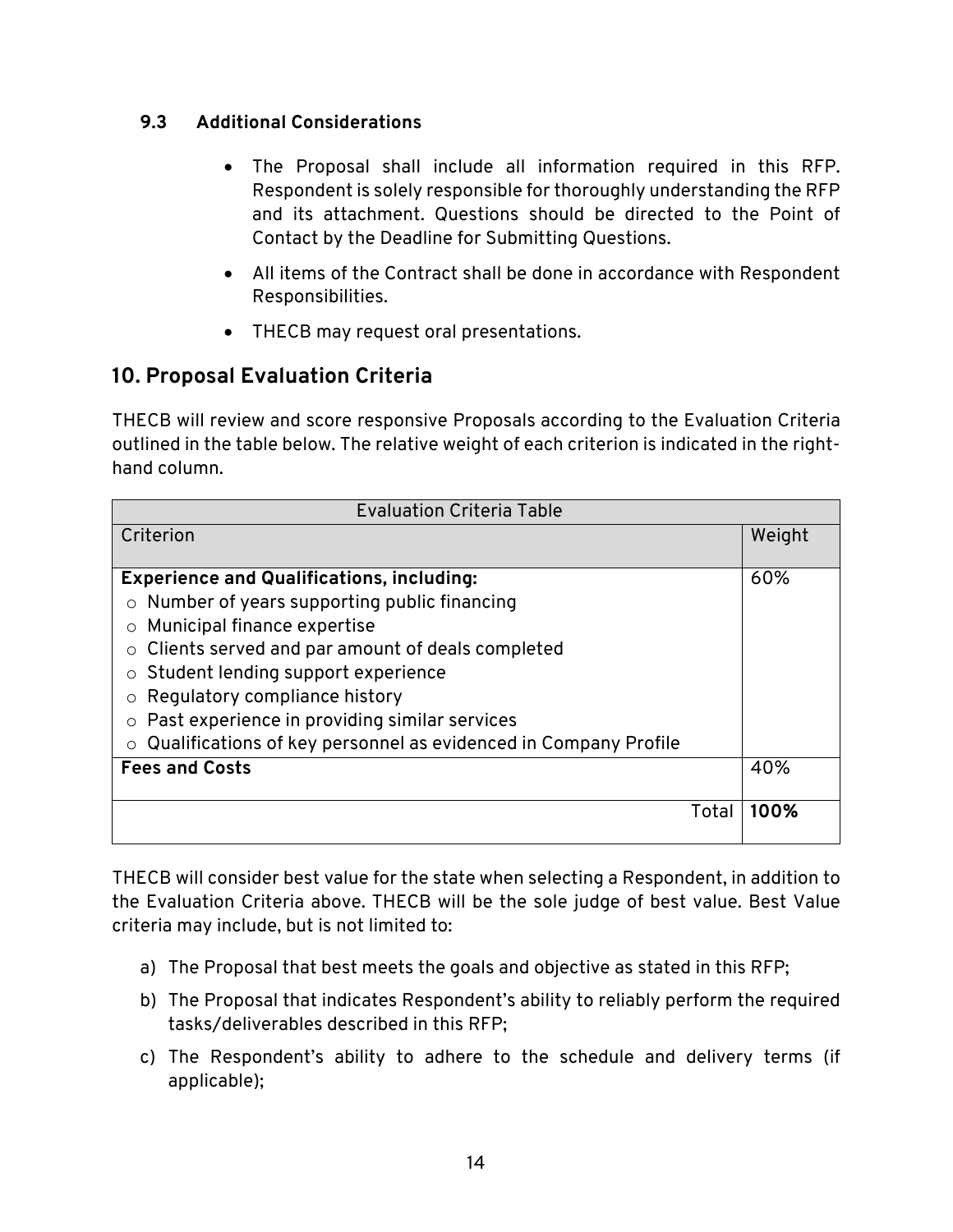- d) Respondent's experience in providing services in this RFP;
- e) Past Vendor Performance: In accordance with Texas Government Code §§ 2155.074 and 2262.055, vendor performance may be used as a factor in the award (if applicable); and
- f) Other factors relevant to determining the best value for the state in context of this particular purchase (i.e., certifications/licensure, reference checks, pricing, etc.).

## <span id="page-17-0"></span>**11. Additional Instructions**

## <span id="page-17-1"></span>**11.1 Accuracy of the Proposal**

Respondent's Proposal shall be true and correct and shall contain no cause for claim of omission or error. Proposals may be withdrawn in writing at any time prior to the submittal deadline.

## <span id="page-17-2"></span>**11.2 Cost of Submitting the Proposal**

THECB will not reimburse Respondent for any cost related to its Proposal. Respondent is responsible for any expense related to the preparation and submission of its Proposal.

#### <span id="page-17-3"></span>**11.3 Public Information Act Disclosures**

THECB is a government agency subject to the Texas Public Information Act (PIA), Texas Government Code §§ 552.001-.376. The Proposal and other information submitted to THECB by Respondent are subject to release as public information. The Proposal and other submitted information shall be presumed to be subject to disclosure unless a specific exception applies to disclosure under the PIA. If it is necessary for Respondent to include proprietary or otherwise confidential information in its Proposal or other submitted information, **Respondent must clearly label that proprietary or confidential information and identify the specific PIA exception that applies to disclosure.** Merely making a blanket claim that the entire Proposal is protected from disclosure because it contains some proprietary information **is not acceptable and shall make the entire Proposal subject to release under the PIA**. In order to trigger the process of seeking an Attorney General Opinion on the release of proprietary or confidential information, the specific provisions of the Proposal that are considered by Respondent to be proprietary or confidential must be clearly labeled as described above. **Any information which is not clearly identified as proprietary or confidential shall be deemed to be subject to disclosure pursuant to the PIA**. Respondent is required to make any information created or exchanged with the state pursuant to the solicitation or contract, and not otherwise excepted from disclosure under the PIA, available in a format that is